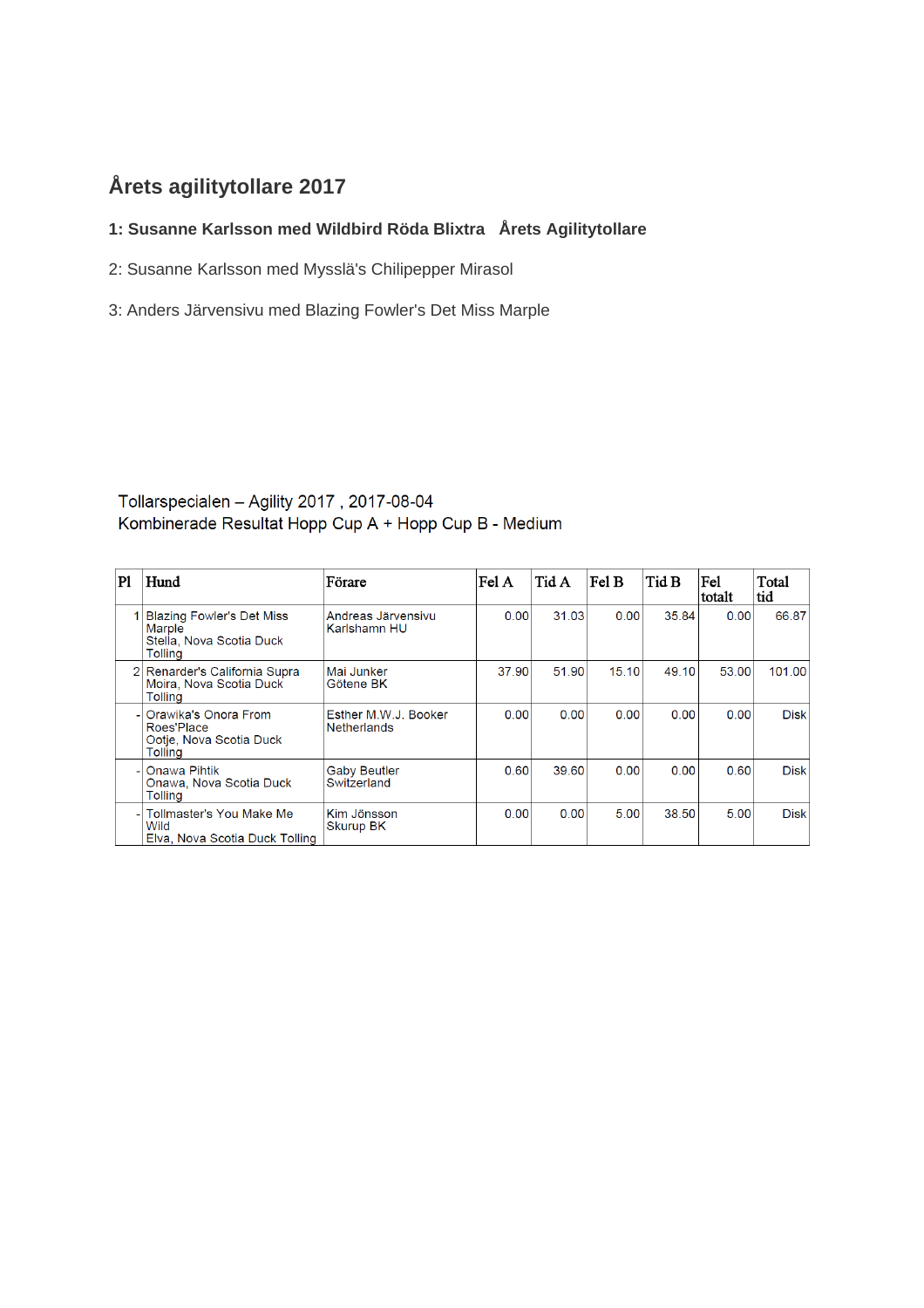## Tollarspecialen – Agility 2017 , 2017-08-04 Kombinerade Resultat Hopp Cup A + Hopp Cup B - Large

| $\mathbf{P}$   | Hund                                                                       | Förare                                          | Fel A | Tid A | Fel B | Tid B | Fel<br>totalt | Total<br>tid |
|----------------|----------------------------------------------------------------------------|-------------------------------------------------|-------|-------|-------|-------|---------------|--------------|
| 1              | Wildbird Röda Blixtra<br>Blixtra, Nova Scotia Duck<br>Tolling              | Susanne Karlsson<br>Karlskrona BK               | 0.00  | 26.53 | 0.00  | 31.87 | 0.00          | 58.40        |
|                | 2 Mysslä's Chilepepper Mirasol<br>Mira, Nova Scotia Duck Tolling           | Susanne Karlsson<br>Karlskrona BK               | 0.00  | 29.40 | 0.00  | 37.12 | 0.00          | 66.52        |
|                | 3 Lamborghina<br>Trixie, Nova Scotia Duck<br>Tolling                       | Rüdiger Osterloh<br>Partille BK                 | 0.00  | 32.84 | 0.00  | 44.47 | 0.00          | 77.31        |
| 4              | Wildbird Röda Storma<br>Vissla, Nova Scotia Duck<br>Tolling                | Johanna Nilsson<br>Forsakars BK                 | 5.00  | 28.72 | 0.00  | 32.69 | 5.00          | 61.41        |
| 5 <sup>1</sup> | Koppeldragets Hamlet<br>Pinto, Nova Scotia Duck<br>Tolling                 | Mai Junker<br>Götene BK                         | 0.00  | 34.94 | 5.00  | 42.63 | 5.00          | 77.57        |
| 6              | Tollarbos Ockra El Nacho<br>Ockra, Nova Scotia Duck<br>Tolling             | Malin Kånåhols<br>Uppsala HU                    | 0.00  | 34.35 | 5.00  | 44.22 | 5.00          | 78.57        |
| 7              | <b>Bigsize Flora Danica</b><br>Lowa, Nova Scotia Duck<br>Tolling           | Ros-Marie Dellgran<br>Göteborg Mölndal BK       | 0.00  | 31.74 | 10.00 | 46.31 | 10.00         | 78.05        |
|                | 8 Mountain Toller's Darmio Mila<br>Mila, Nova Scotia Duck Tolling          | Marthe Sørby<br>Norge                           | 0.00  | 29.35 | 15.00 | 34.75 | 15.00         | 64.10        |
|                | 9 Hjärter Dams Honey Honey<br>Flora, Nova Scotia Duck<br>Tolling           | Mia Claesson<br>Borås BK                        | 5.00  | 29.54 | 10.00 | 34.97 | 15.00         | 64.51        |
|                | 10 Agrosofens Lurifax<br>Zeb, Nova Scotia Duck Tolling                     | Anders Bengtsson<br>Herrljunga BK               | 5.00  | 35.88 | 10.00 | 41.66 | 15.00         | 77.54        |
| 11             | Rus N' Riv Nt Here Comes The<br>Sun<br>Blizz, Nova Scotia Duck Tolling     | Kim Jönsson<br>Skurup BK                        | 0.00  | 36.22 | 15.00 | 46.03 | 15.00         | 82.25        |
|                | 12 Rus N' Riv Nt All You Need Is<br>Love<br>Lyra, Nova Scotia Duck Tolling | Kim Jönsson<br>Skurup BK                        | 0.53  | 39.53 | 17.31 | 56.31 | 17.84         | 95.84        |
|                | 13 Lauvstuas Tico Winterfox<br>Tico, Nova Scotia Duck Tolling              | Morten Evensen<br>Norge                         | 10.00 | 32.75 | 10.00 | 35.15 | 20.00         | 67.90        |
|                | Seawild's Bite The Bullet<br>Zack, Nova Scotia Duck Tolling   Karlstad BK  | Sofia Nilsson                                   | 0.00  | 0.00  | 0.00  | 0.00  | 0.00          | <b>Disk</b>  |
|                | Springer Nova's Ivan Of Tuffno<br>Ivan, Nova Scotia Duck Tolling           | Linnea Färnström<br>Mora BK                     | 0.00  | 0.00  | 0.00  | 0.00  | 0.00          | <b>Disk</b>  |
|                | Famous Foxes Asterix<br>Sam, Nova Scotia Duck Tolling                      | Bengt Löfvander<br>∣Sydskånska KK               | 0.00  | 0.00  | 0.00  | 0.00  | 0.00          | Disk         |
|                | <b>Wildbird Caprice</b><br>Caprice, Nova Scotia Duck<br>Tolling            | Liselott Karlsson<br>Karlshamn HU               | 0.00  | 0.00  | 0.00  | 0.00  | 0.00          | Disk         |
|                | Wildbird Vessla Vilding<br>Vessla, Nova Scotia Duck<br>Tolling             | Susanne Karlsson<br>Karlskrona BK               | 0.00  | 28.63 | 0.00  | 0.00  | 0.00          | <b>Disk</b>  |
|                | Agildes Treasure Freyja<br>Freyja, Nova Scotia Duck<br>Tolling             | Håkan Eriksson<br>Kumla BK                      | 0.00  | 29.81 | 0.00  | 0.00  | 0.00          | <b>Disk</b>  |
|                | River Fox Red Flash Of Texmo<br>Felix, Nova Scotia Duck Tolling            | <b>Emmelie Gunnarsson</b><br>SBK:s Halmstad-avd | 0.00  | 0.00  | 0.00  | 41.06 | 0.00          | <b>Disk</b>  |
|                | Next Generation Inner Light<br>Dancing<br>Ora, Nova Scotia Duck Tolling    | Lina Kalšek<br>Slovenia                         | 5.00  | 28.09 | 0.00  | 0.00  | 5.00          | <b>Disk</b>  |
|                | Flottatjärn's Zazza Of Chicko<br>Zazza, Nova Scotia Duck<br>Tolling        | Rüdiger Osterloh<br>Partille BK                 | 0.00  | 0.00  | 5.00  | 43.97 | 5.00          | <b>Disk</b>  |
|                | Pilla-Nillas Animalix Bridget<br>Bridget, Nova Scotia Duck<br>Tolling      | Linda Persson<br>Göinge-Broby BK                | 0.00  | 0.00  | 12.75 | 51.75 | 12.75         | <b>Disk</b>  |
|                | <b>Redborn First Contact</b><br>Dixie, Nova Scotia Duck Tolling            | Tinna Sørensen<br>Danmark                       | 17.06 | 46.06 | 0.00  | 0.00  | 17.06         | <b>Disk</b>  |
|                | Vildandens Tärna Af Pixvill<br>Tärna, Nova Scotia Duck<br>Tolling          | Ann Eklund<br>Lindesberg BK                     | 25.07 | 49.07 | 0.00  | 0.00  | 25.07         | <b>Disk</b>  |